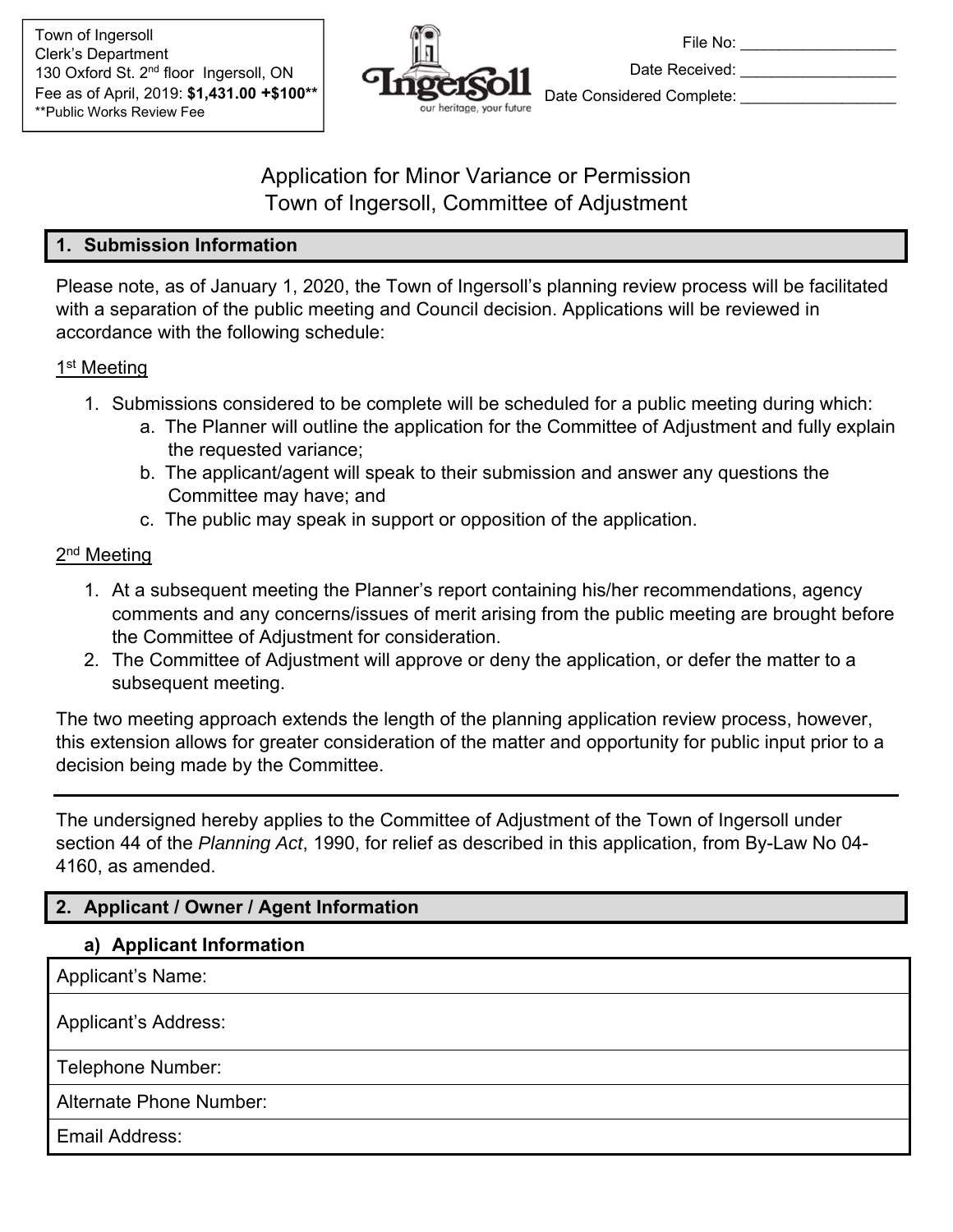### **b) Registered Owner(s) (if other than Applicant)**

#### Owner(s)' Name:

Owner(s)' Address:

Telephone Number:

Alternate Phone Number:

Email Address:

# **3. Minor Variance Information**

|                                                                        | 1. Name and extent of relief applied for: To be completed by the applicant (include by-law section if |  |
|------------------------------------------------------------------------|-------------------------------------------------------------------------------------------------------|--|
|                                                                        | known):                                                                                               |  |
|                                                                        |                                                                                                       |  |
|                                                                        |                                                                                                       |  |
|                                                                        |                                                                                                       |  |
|                                                                        |                                                                                                       |  |
|                                                                        |                                                                                                       |  |
|                                                                        |                                                                                                       |  |
|                                                                        |                                                                                                       |  |
|                                                                        |                                                                                                       |  |
|                                                                        |                                                                                                       |  |
|                                                                        |                                                                                                       |  |
|                                                                        |                                                                                                       |  |
| 2. Why is it not possible to comply with the provisions of the by-law? |                                                                                                       |  |
|                                                                        |                                                                                                       |  |
|                                                                        |                                                                                                       |  |
|                                                                        |                                                                                                       |  |
|                                                                        |                                                                                                       |  |
|                                                                        |                                                                                                       |  |
|                                                                        |                                                                                                       |  |
|                                                                        |                                                                                                       |  |
|                                                                        |                                                                                                       |  |

# **4. Site Information**

| Lot Number(s):                     | Plan No. or Concession:          |  |  |  |  |
|------------------------------------|----------------------------------|--|--|--|--|
| Part Number(s):                    | Reference Plan:                  |  |  |  |  |
| Street Address (if any):           |                                  |  |  |  |  |
| The subject land is located on the | side of the street lying between |  |  |  |  |
| Street and                         | Street.                          |  |  |  |  |
| $P.I.N.$ :                         |                                  |  |  |  |  |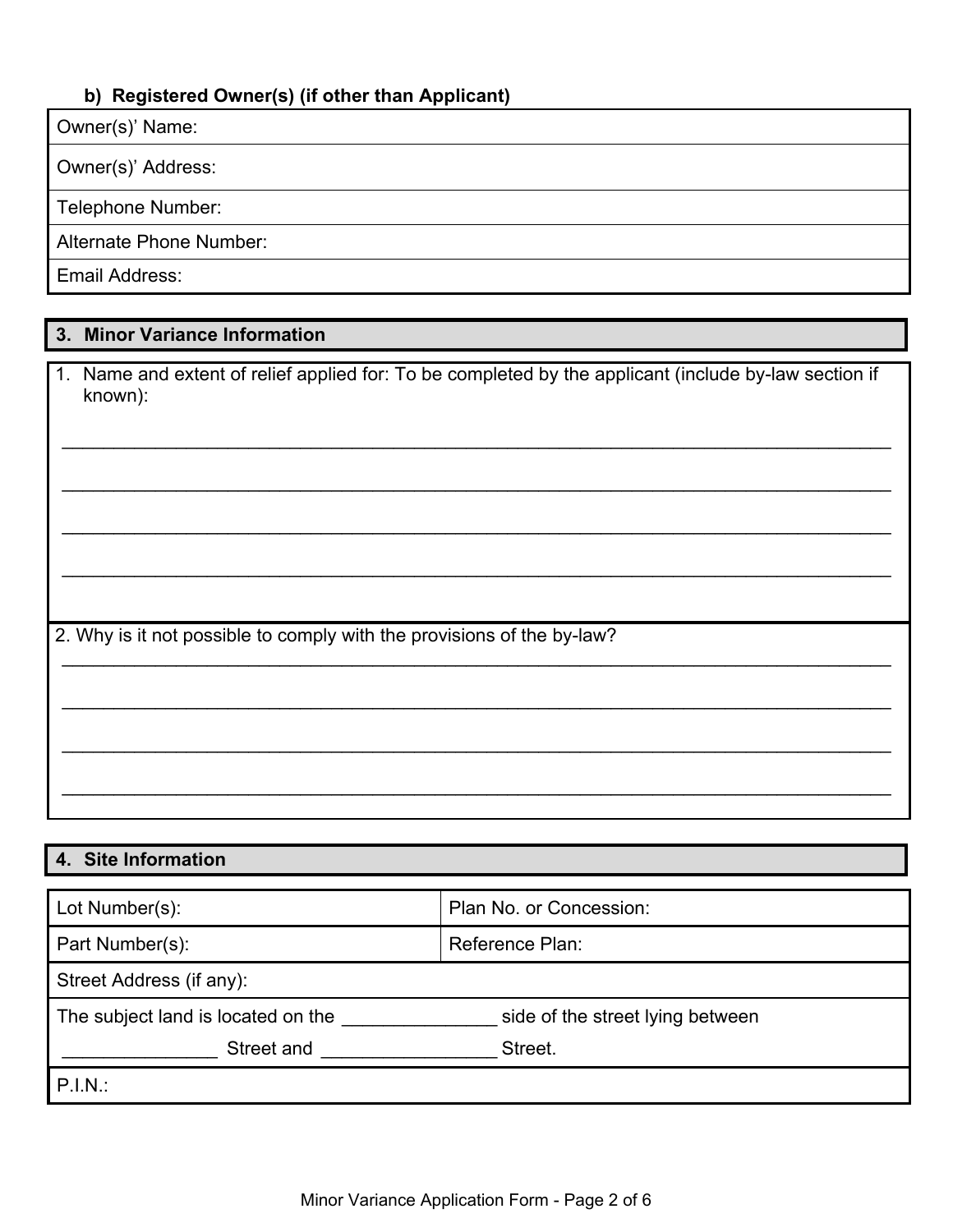| Dimensions of land affected:                                                                                                                                                         |                                                                                               |  |  |  |
|--------------------------------------------------------------------------------------------------------------------------------------------------------------------------------------|-----------------------------------------------------------------------------------------------|--|--|--|
|                                                                                                                                                                                      |                                                                                               |  |  |  |
|                                                                                                                                                                                      |                                                                                               |  |  |  |
| 1. Particulars of all buildings and structures on or proposed for the subject lands: (specify ground floor<br>area, gross floor area, number of storeys, width, length, height, etc. |                                                                                               |  |  |  |
|                                                                                                                                                                                      |                                                                                               |  |  |  |
| <u> 1989 - Johann John Stone, martin a</u>                                                                                                                                           |                                                                                               |  |  |  |
|                                                                                                                                                                                      |                                                                                               |  |  |  |
|                                                                                                                                                                                      |                                                                                               |  |  |  |
|                                                                                                                                                                                      |                                                                                               |  |  |  |
|                                                                                                                                                                                      | ,我们也不能在这里的人,我们也不能在这里的人,我们也不能在这里的人,我们也不能在这里的人,我们也不能在这里的人,我们也不能在这里的人,我们也不能在这里的人,我们也             |  |  |  |
|                                                                                                                                                                                      |                                                                                               |  |  |  |
|                                                                                                                                                                                      | <u> 1989 - Johann Stoff, amerikansk politiker (d. 1989)</u>                                   |  |  |  |
|                                                                                                                                                                                      | the control of the control of the control of the control of the control of the control of the |  |  |  |
|                                                                                                                                                                                      |                                                                                               |  |  |  |
|                                                                                                                                                                                      |                                                                                               |  |  |  |
|                                                                                                                                                                                      |                                                                                               |  |  |  |
| 2. Location of all buildings and structures on or proposed for the subject land: (specify distance from<br>side, rear and lot lines.)                                                |                                                                                               |  |  |  |
| Existing:<br>the control of the control of the control of                                                                                                                            |                                                                                               |  |  |  |
|                                                                                                                                                                                      |                                                                                               |  |  |  |
|                                                                                                                                                                                      |                                                                                               |  |  |  |
|                                                                                                                                                                                      |                                                                                               |  |  |  |
|                                                                                                                                                                                      |                                                                                               |  |  |  |
|                                                                                                                                                                                      |                                                                                               |  |  |  |
|                                                                                                                                                                                      |                                                                                               |  |  |  |
|                                                                                                                                                                                      |                                                                                               |  |  |  |
|                                                                                                                                                                                      |                                                                                               |  |  |  |
|                                                                                                                                                                                      |                                                                                               |  |  |  |
|                                                                                                                                                                                      |                                                                                               |  |  |  |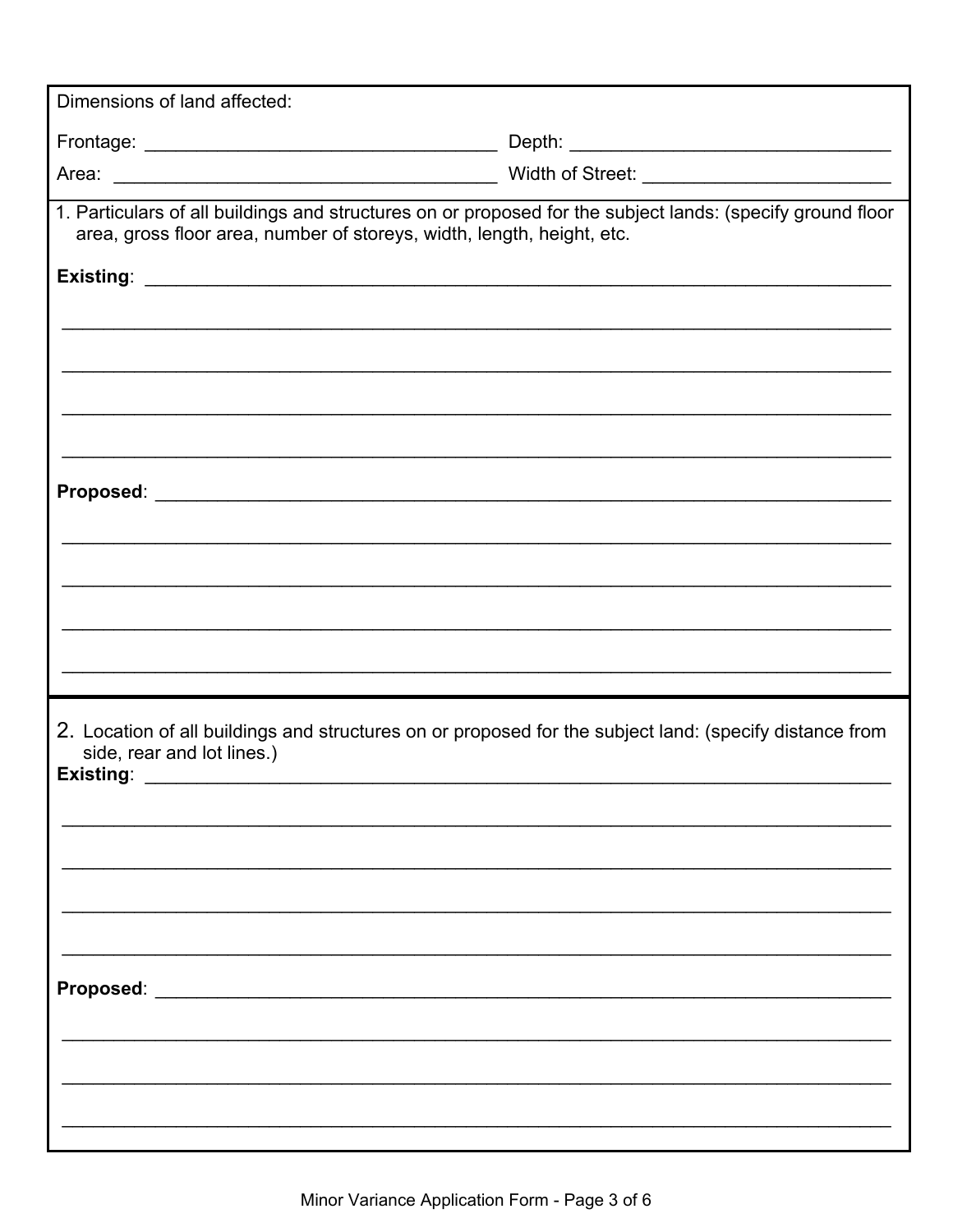| 4. Date of construction of all buildings and structures on the subject land(s) (if known):                                                      |  |  |  |  |
|-------------------------------------------------------------------------------------------------------------------------------------------------|--|--|--|--|
|                                                                                                                                                 |  |  |  |  |
|                                                                                                                                                 |  |  |  |  |
| 7. Length of time the existing uses of the subject property have continued: _______________________                                             |  |  |  |  |
| 8. Municipal services available (check all that apply):                                                                                         |  |  |  |  |
|                                                                                                                                                 |  |  |  |  |
|                                                                                                                                                 |  |  |  |  |
| Yes<br>No<br>11. Has the owner previously applied for relief in respect of the subject property?                                                |  |  |  |  |
| If the answer is yes, briefly describe the previously requested relief:                                                                         |  |  |  |  |
| 12. Is the property the subject of a current application for consent under Section 53 of the Planning<br>Act, 1990? $\bigcirc$ Yes $\bigcup$ No |  |  |  |  |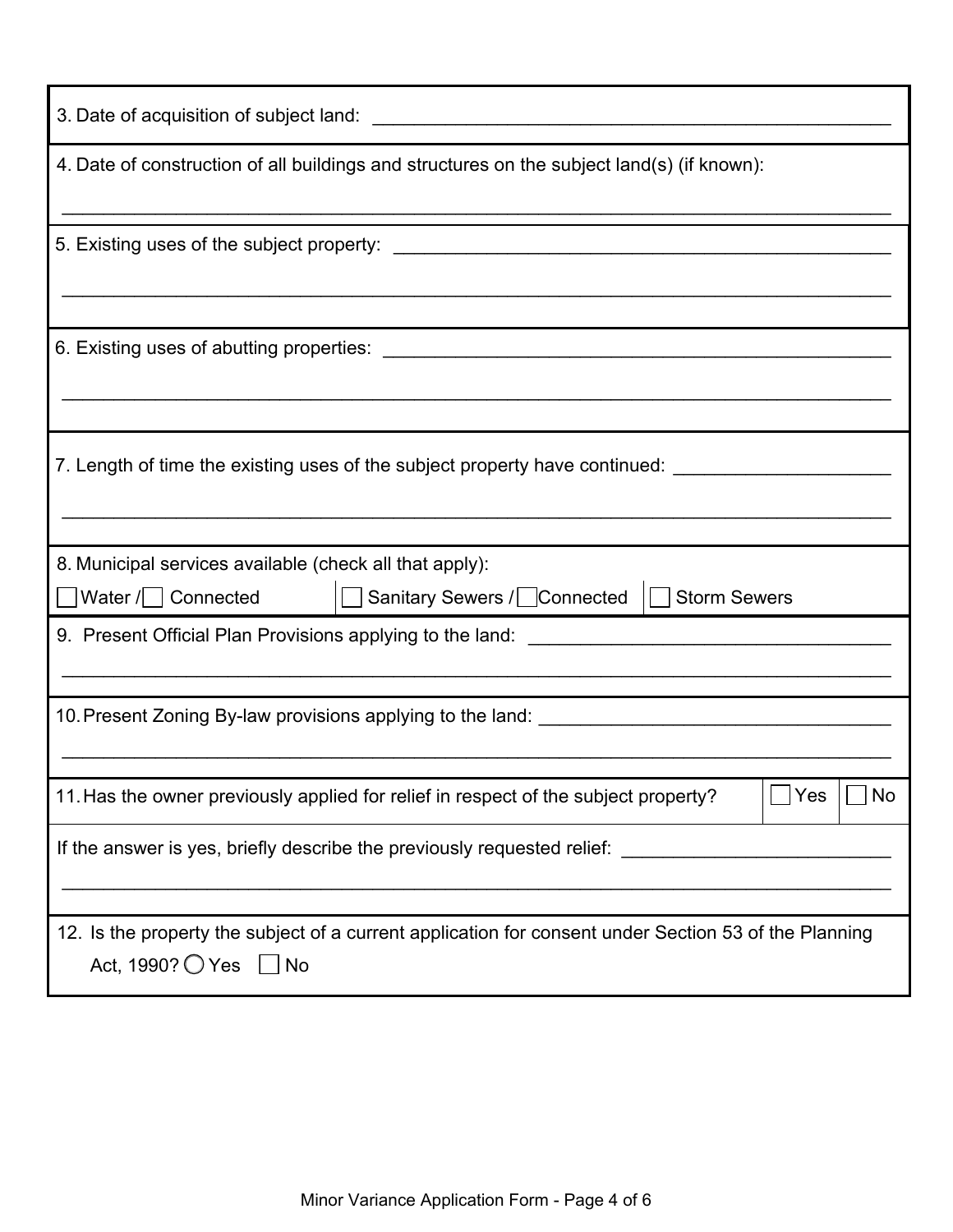#### **5. Authorization**

Note: The property owner or the authorized agent must complete the application. When an agent is making the application, the written authorization of the owner must be completed below. If the application is being made under an agreement of purchase and sale, a copy of the agreement must be attached and will remain confidential.

#### **a) Authorization of Owner(s) for Applicant/Agent to Make the Application (where applicable)**

| am/are the owner(s) of the land that is the subject of this application, and I/We authorize                                                                                                                                                                          |                                                               |  |  |  |
|----------------------------------------------------------------------------------------------------------------------------------------------------------------------------------------------------------------------------------------------------------------------|---------------------------------------------------------------|--|--|--|
|                                                                                                                                                                                                                                                                      |                                                               |  |  |  |
|                                                                                                                                                                                                                                                                      |                                                               |  |  |  |
| application on my/our behalf.                                                                                                                                                                                                                                        |                                                               |  |  |  |
|                                                                                                                                                                                                                                                                      |                                                               |  |  |  |
| Date                                                                                                                                                                                                                                                                 | Signature of Owner(s)/Signing Authority Signature of Owner(s) |  |  |  |
| b) Affidavit                                                                                                                                                                                                                                                         |                                                               |  |  |  |
|                                                                                                                                                                                                                                                                      |                                                               |  |  |  |
|                                                                                                                                                                                                                                                                      |                                                               |  |  |  |
|                                                                                                                                                                                                                                                                      |                                                               |  |  |  |
| Name of Town/City <b>Counting to the County County</b> of Name of County                                                                                                                                                                                             |                                                               |  |  |  |
| DO SOLEMNLY DECLARE THAT:                                                                                                                                                                                                                                            |                                                               |  |  |  |
| All of the statements contained in this application are true and I/We make this solemn declaration<br>conscientiously believing it to be true and knowing that it is of the same force and effect as if made<br>under Oath and by virtue of the Canada Evidence Act. |                                                               |  |  |  |
|                                                                                                                                                                                                                                                                      |                                                               |  |  |  |
|                                                                                                                                                                                                                                                                      | Signature of Owner/Applicant                                  |  |  |  |
|                                                                                                                                                                                                                                                                      |                                                               |  |  |  |
|                                                                                                                                                                                                                                                                      |                                                               |  |  |  |
| this _________ day of _________________, 20_________                                                                                                                                                                                                                 |                                                               |  |  |  |
|                                                                                                                                                                                                                                                                      | Commissioner for Taking Affidavits, etc.                      |  |  |  |